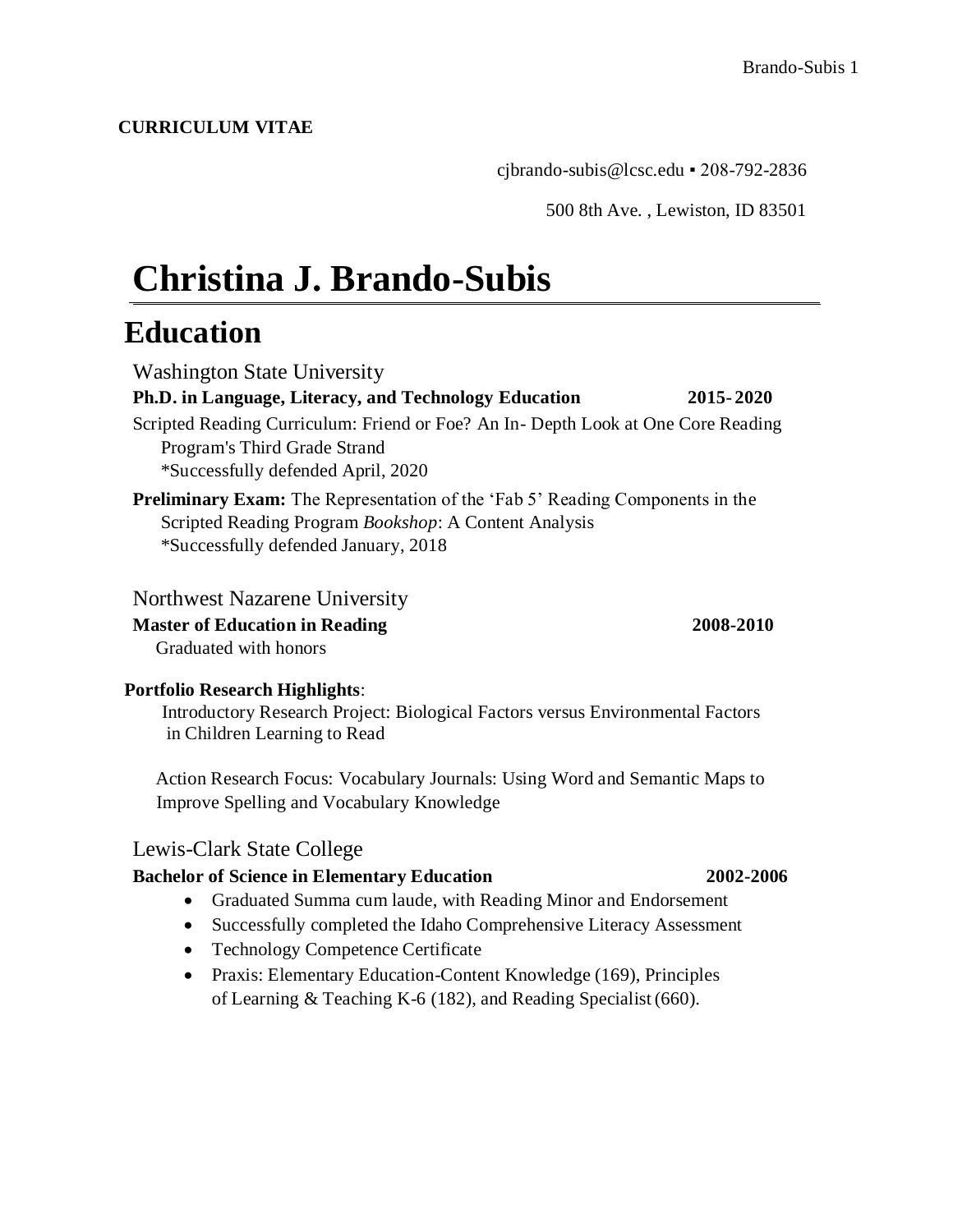## **Teaching Experience**

## **Assistant Professor/Elementary Education Program Coordinator/ 2018-Present Secondary Education Program**

**Coordinator (as of Fall, 2020)** Lewis-Clark State College Lewiston, Idaho

Courses taught for LCSC:

- RE 217: Children's Literature & Storytelling
- RE 340: Foundational Literacy
- ED 426: Classroom Management Methods (2019-present) ED 426: Social Studies Methods (2020-present)
- Instructor of Record for ED 426 (Elementary Clinical Internship Phase 1)
- Instructor of Record for ED 429 (Elementary Clinical Internship Phase 2)

Additional responsibilities include:

- Mentoring teacher interns enrolled in the Teacher Education Program
- Mentoring Freshman and Sophomore students who are seeking degrees in Elementary Education
- Advising Teacher Education Program candidates
- Coordinating Clinical Internship I and II for Elementary Teacher Interns, On-Site Teacher Educators, LCSC Faculty Mentors, and School Administrators, including local Secondary Teacher Interns (as of Fall, 2020)
- Planning and conducting semi-annual to annual Advisory Board meetings

#### **Teaching Assistant 2015-2018**

Washington State University Pullman, Washington

Courses taught for WSU:

- TCH\_LRN 321: Early Literacy (K-3): Two sections: Planned instruction, taught, and assessed undergraduate students in first block of Elementary Education program (Fall 2016-Spring 2018)
- SPEC\_ED 420: Teaching in Inclusive Classrooms: Two sections: Planned instruction, taught, and assessed undergraduate students in third block of Elementary Education program (Fall 2015-Spring 2016)

## **Elementary Teacher & Associated Job Titles 2008–2015**

Northwest Children's Home Education Center Lewiston, Idaho

• Taught K-6 grade students with special needs; specifically, students with mental health disabilities, developmental delays, learning disabilities, and other behavioral concerns, as well as students receiving general education services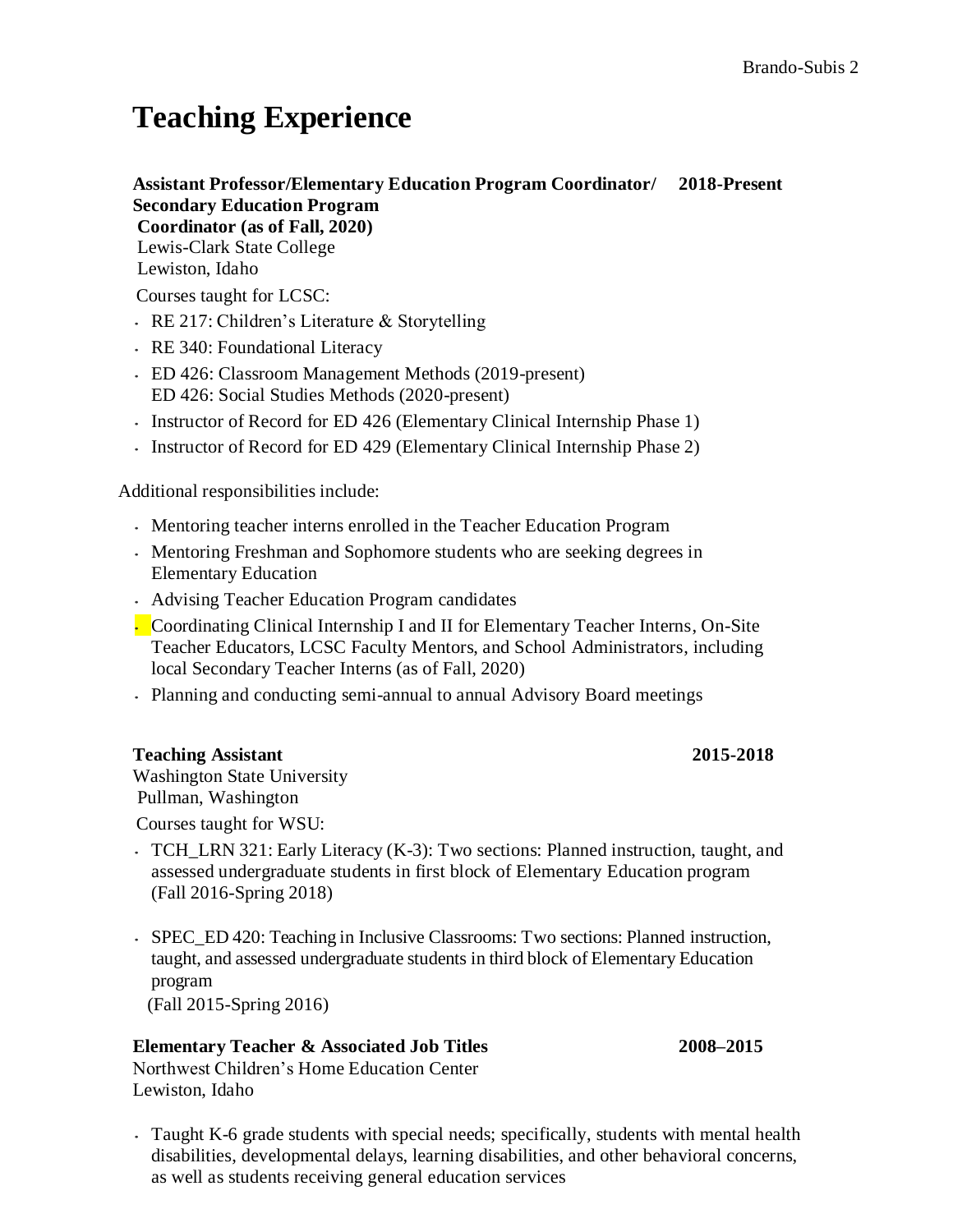- Managed daily Goals and Positives groups, social skills, coping skills, and flexible crisis management and counseling
- Supervised and collaborated with Paraprofessionals, Psycho-Social Rehabilitation specialists, and Behavior Intervention therapists in classroom by providing support, structure, and training

## **Reading Specialist, K-12th Grade 2014–2015**

Northwest Children's Home Education Center Lewiston, Idaho

- In addition to elementary teacher role, wrote, progress monitored, and assessed students K-12 with Reading goals on their Individualized Education Programs (IEPs)
- Provided instruction and modeling for classes K-12 in reading instruction, fluency and comprehension strategies
- Acted as curriculum director in Language Arts to ensure teacher access to research- based curriculum and supplementary resources

#### **Head Teacher, Elementary Program 2011–2015**

Northwest Children's Home Education Center Lewiston, Idaho

- In addition to elementary teacher role, responsible for disciplinary management and action school-wide, as well as acted as Administrator for IEP meetings when Building Administrators were absent
- Advised Elementary teachers and staff by establishing communication, team building, and problem-solving sessions between colleagues to improve teaching skills and overallmorale

### **Substitute Teacher, K-12th Grade 2012– 2013**

Lewiston & Clarkston School Districts Lewiston, Idaho & Clarkston, Washington

- Implemented lesson plans as outlined by teachers and performed extra duties or tasks required for the day
- Collaborated with teachers/paraprofessionals to clarify notes, curriculum placement, and best teaching practices

### **Paraprofessional, K-3**

Northwest Children's Home Education Center Lewiston, Idaho

• Prior to elementary teacher role, responsible for lesson planning, grade reporting, and classroom instruction/management for K-3 students with special needs under the supervision of Lead Elementary teacher

### **Preschool Teacher 2006 –2007**

Care for Kids Childcare Learning Lab Lewiston, Idaho

• Instructed class of children three to four years of age

**rd Grade 2007–2008**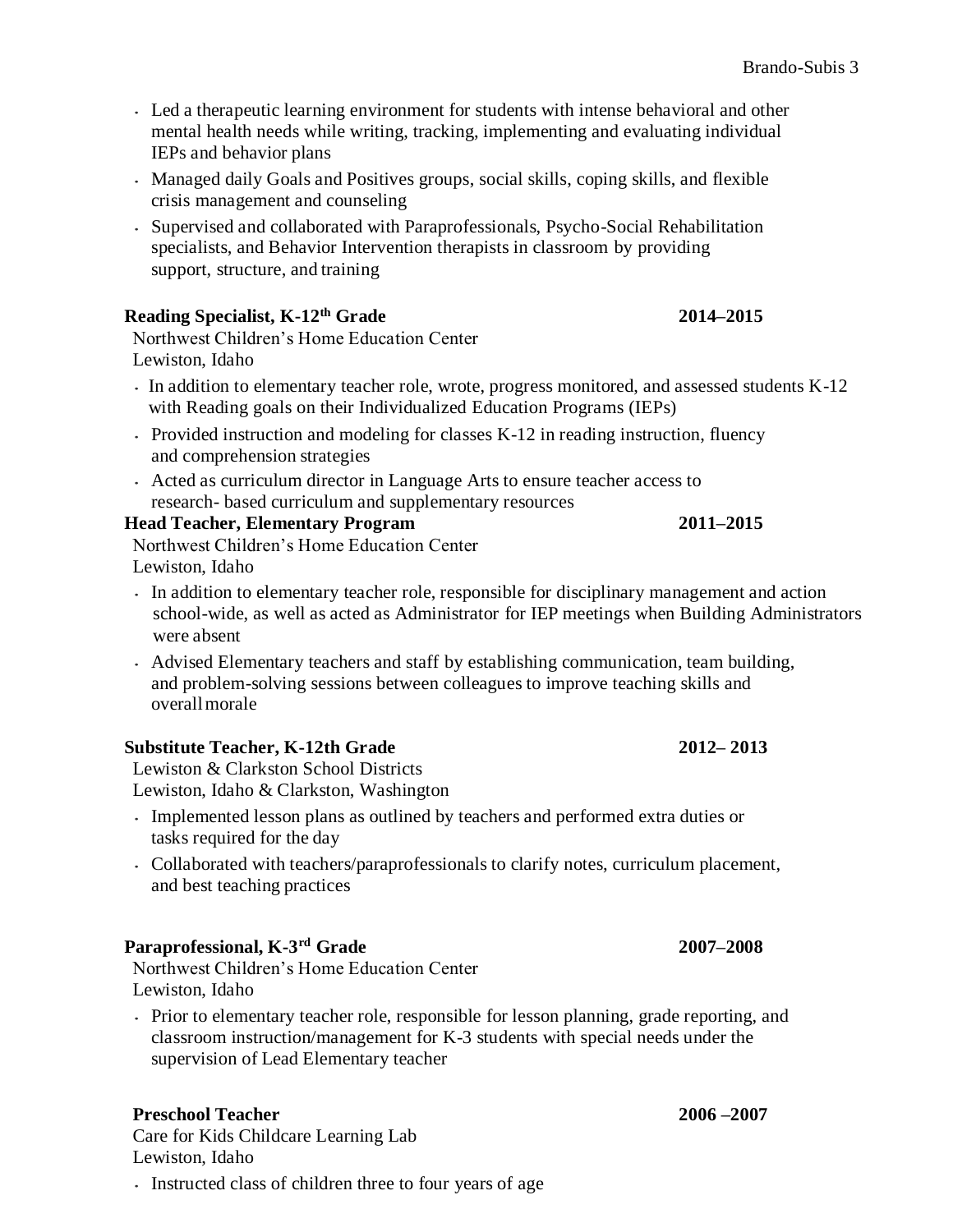- Pioneered and utilized developmentally appropriate curriculum for toddlers and preschoolers
- Advised and mentored new teachers and AmeriCorps members while serving on Community Action Agency's Leadership Development Core Strategy Team

## **Other Related Work Experience**

#### **Modern Dance Adjunct Instructor 2015-2018**

Lewis-Clark State College Lewiston, Idaho

- Inspired physical activity and creative movement among college-aged students through videos, choreography, and dance class routines in contemporary dance: Kinesiology 120N-01
- Encouraged participation in partnering with local community performance group *Effusio Dance Theatre* as a dancer, promoter, make-up artist, or other behind-thescenes positions

## **Research and Scholarly Activities**

## **Grants**

- Brando-Subis. C. (2021). Faculty Development Grant. Teacher Education and Mathematics Division: LCSC. \$1000
- Brando-Subis. C. (2021). Teacher Education and Mathematics Division Travel Grant: LCSC. \$2140 eligibility
- Brando-Subis. C. (2019). Faculty Development Grant. Teacher Education Division: LCSC. \$800
- Brando-Subis, C. (2019). Teacher Education Division Travel Grant: LCSC. \$700
- Brando-Subis, C. (2016). Graduate Student Support Grant. Department of Teaching and Learning: WSU. \$290.00
- Andrews, H., & **Brando-Subis, C.** (2015). *Health and literacy for those in need.* Molina Foundation and Healthcare. Lewiston, Idaho: 500 books awarded.
- Brando-Subis, C. (2015). *Lending motivation with a baggie book lending library.* Lewiston Independent Foundation for Education. Lewiston, Idaho: \$1000
- Heimgartner, C., Nichols, L., & **Brando-Subis, C.** (2012). *Learning through multicultural awareness*. Lewiston Independent Foundation for Education. Lewiston, Idaho: \$1000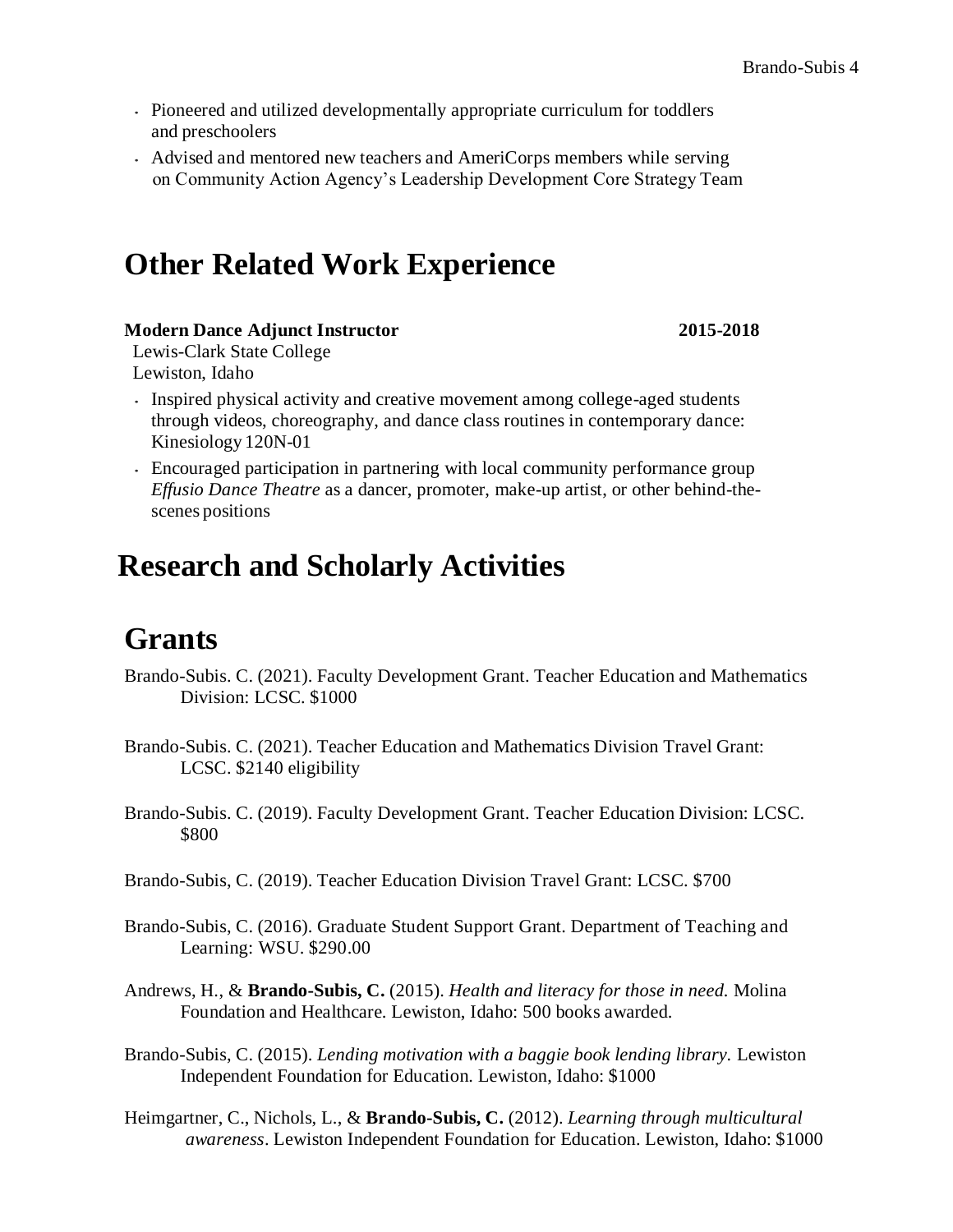Brando-Subis, C. (2010). *Recorders for readers of ALL abilities*. Lewiston Independent Foundation for Education. Lewiston, Idaho: \$1000

## **Research**

- Kelley, J. E., Barrio, B. L., Cardon, T. A., **Brando-Subis, C.**, Lee, S., & Smith, K. (2018). DSM-5 autism spectrum disorder symptomology in award-winning narrative fiction. *Education and Training in Autism and Developmental Disabilities*, *53*(2), 115-127.
- Brando-Subis, C. (2018, In development). The Representation of the 'Fab 5' Literacy Components in the Core Reading Program *Bookshop*: 3rd Grade. Pullman, WA: Washington State University
- **Brando-Subis, C.**, Smith, K., & Kelley, J. E. (2016, In development). Exploration of the scripted reading program *Institute for Reading Development:* A content analysis. Pullman, WA: Washington State University.

## **Conference Presentations**

### Refereed, Regional

- Brando-Subis, C. (2019). *The representation of the 'Fab 5' literacy components in the core reading program Bookshop: 3rd grade.* Poster presented at the WSU Academic Showcase, Pullman, Washington.
- Nichols, L., & **Brando-Subis, C.** (2019). *Teaching Resilience in a Treatment-Based Resource Room*. Research presented at the 4th Annual Beyond Paper Tigers conference: Pasco, WA. Community Resilience Initiative.
- Brando-Subis, C. (2018). *The Representation of Children's Literature in the Core*  Reading Program "Bookshop". Paper presented at the 14<sup>th</sup> Annual WSU Globalization, Diversity, & Education conference: Spokane, WA
- **Brando-Subis, C.**, Smith, K., Lee, S., Kelley, J. E., Barrio, B., & Cardon, T. A. (2017). *Autism spectrum disorder symptoms in award winning narrative fiction*. Poster presented at the WSU Academic Showcase, Pullman, Washington.
- Brando-Subis, C. (2016). *Storybird: Unlocking writing potential, motivation, and engagement in diverse learners through an online program*. Poster presented at the 12th Annual WSU Globalization, Diversity & Education conference: Spokane, WA.

### Refereed, National

Brando-Subis, C. (2022). *Warrior writing buddies: An interactive approach to teaching preservice elementary teachers about evaluating student writing and constructive conferencing.* Workshop presented at the Hawaii International Conference on Education, Waikoloa Village, HI.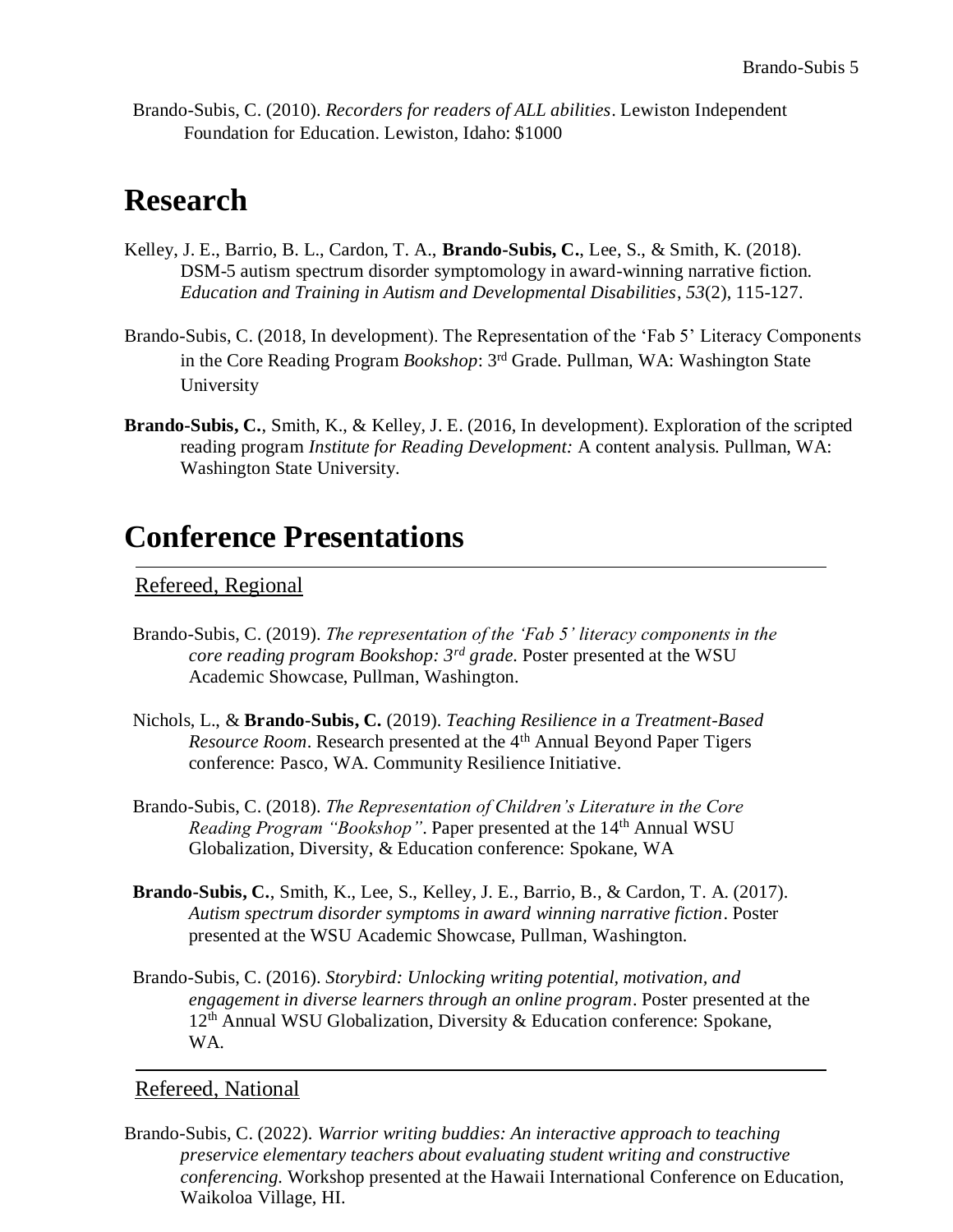- Brando-Subis, C. (2019). *How 'fabulous' is the representation of the 'Fab 5' literacy components in the core reading program "Bookshop" for 3rd grade?* Poster presented at the International Literacy Association Annual Conference, New Orleans, LA.
- Cardon, T.A., Kelley, J.E., Barrio, B., **Brando-Subis, C.**, Lee, S., & Smith, K. (2017). *Autism spectrum disorder symptomology in award-winning narrative fiction.* Poster presented at the American Speech-Language-Hearing Association (ASHA) Annual Convention, Los Angeles, CA.

## **Service**

#### University & Department

Coordinator. Elementary Teacher Education Program. Teacher Education & Mathematics Division: LCSC, Lewiston. (2018-Present)

Coordinator. Secondary Teacher Education Program. Teacher Education & Mathematics Division: LCSC, Lewiston. (2020-Present)

Member. Curriculum Committee. Lewis-Clark State College. (2020-Present)

Member. Career Fair Planning Committee. Lewis-Clark State College. (2020-Present)

Recruiter. Lewis-Clark State College and LCSC Teacher Education Division. *It's Your Future College Fair*. South Kitsap High School: Port Orchards, WA. (2019, 2021 virtual slideshow)

Co-Chair. Diversity Task Force. Teacher Education & Mathematics Division: LCSC, Lewiston. (2021-Present)

Member. Dispositions Task Force. Teacher Education & Mathematics Division: LCSC, Lewiston. (2018-Present)

Member. Portfolio Task Force. Teacher Education & Mathematics Division: LCSC, Lewiston. (2018-Present)

Member. Performance-Based Assessment (PBA) Task Force. Teacher Education & Mathematics Division: LCSC, Lewiston. (2018-Present)

Member. Literacy League. Teacher Education & Mathematics Division: LCSC, Lewiston. (2018-Present)

Member. Hiring Committee for Assistant Professor: Literacy. Teacher Education & Mathematics Division: LCSC, Lewiston. (2022)

Member. Hiring Committee for Academic Coordinator and Retention Specialist-International Programs. LCSC, Lewiston. (2021)

Member. Student Affairs Committee. Lewis-Clark State College. (2018-2020)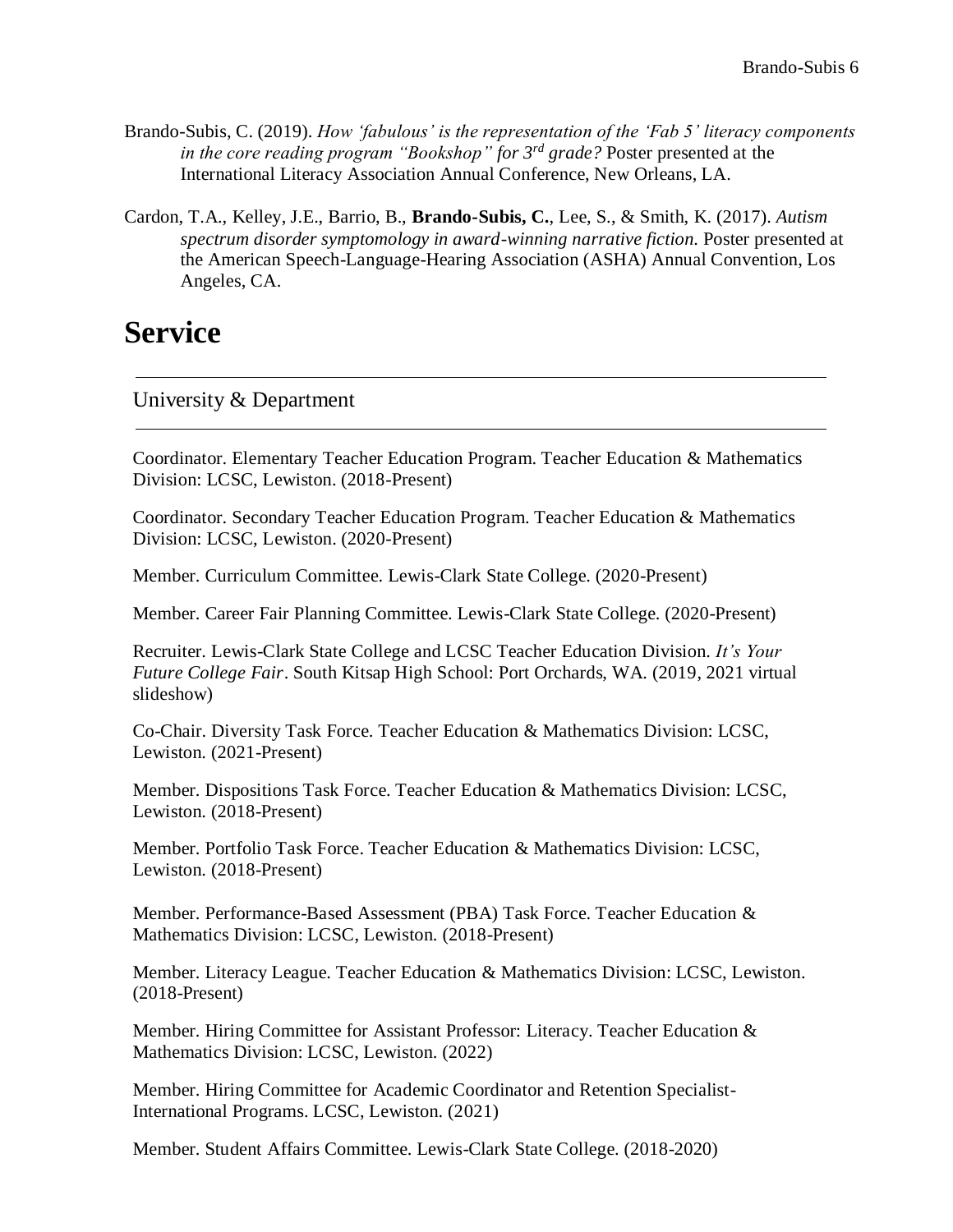Participant. Inclusive Practices Certificate. Lewis-Clark State College: Lewiston, ID (2018-2020)

Member. Tenure & Promotion Committee for Lauren Nichols. Social Work Program: LCSC, Lewiston. (Fall, 2018)

Secretary. Graduate Students in Education. College of Education: WSU, Pullman. (2017- 2018)

Member. Elementary Education Committee. Department of Teaching & Learning: WSU, Pullman. (2015-2018)

Evaluator. RH & Jane Logan Scholarship for future teachers. College of Education: WSU, Pullman. (2016-2018)

Interviewer. Teaching & Learning Education Program Candidates. Department of Teaching & Learning: WSU, Pullman. (2015-2018)

## Community

Member. LC Valley Resiliency Coalition. Lewiston, Idaho (2020 to present)

Choreographer and Understudy. Lewis-Clark State College Fall Play: *Glassheart*. Lewis-Clark State College: Lewiston, Idaho. (Fall, 2021)

Volunteer. Systems Day. LCSC: Lewiston, Idaho. (2018, 2019)

Volunteer. LC Cares Food & Toy Drive. LCSC: Lewiston, Idaho. (December, 2018)

Volunteer. Camelot Elementary School Third Grade Classroom. Lewiston, Idaho. (2018)

Volunteer. Camelot Elementary School Second Grade Classroom. Lewiston, Idaho. (2017-2020)

Choreographer. Lewis-Clark State College Fall Musical: *Carrie, the Musical*. Lewis-Clark State College: Lewiston, Idaho. (Fall, 2017)

Volunteer. Camelot Elementary School First Grade Classroom. Lewiston, Idaho. (2016, 2018)

Volunteer. Children's House Montessori School Preschool-Kindergarten classrooms. Lewiston, Idaho. (2014-2018)

Co-Founder, Public Relations Director, Choreographer. Effusio Dance Theatre. Lewis-Clark State College: Lewiston, Idaho. (2004-2016)

### Past Professional Service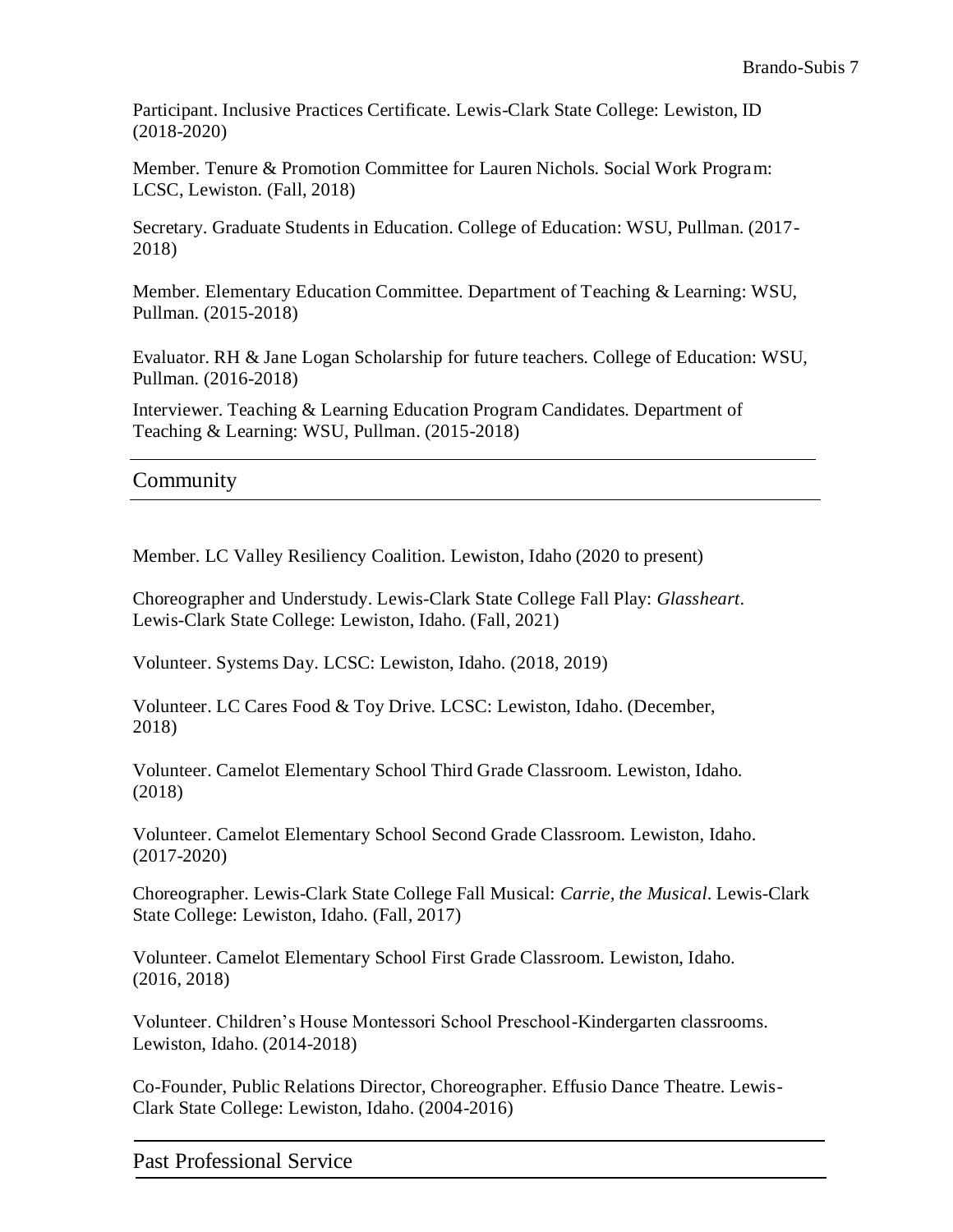Co-creator/Member. Positive Education Program Committee. Northwest Children's Home Education Center: Lewiston, ID. (2014-2015)

 Creator/Director. Multicultural Fair Committee. Northwest Children's Home Education Center: Lewiston, ID. (2013-2015)

Team Leader. Curriculum Development Committee. Northwest Children's Home Education Center: Lewiston, ID. (2009-2011)

Onsite Teacher Educator (OSTE). Elementary Teacher Education Program. Lewis-Clark State College: Lewiston, ID. (2012)

## **Professional Development**

Participant. Tribal Sovereignty Training. Sponsored by the Teacher Education Program, Lewis-Clark State College: Lewiston, Idaho. (December 3, 2021)

Participant. The Building Blocks for Learning: Understanding Students with Learning Disabilities [Workshop]. Sponsored by the Teacher Education Program, Lewis-Clark State College: Lewiston, Idaho. (November 5, 2021)

Participant. Indigenous Speaker Series (with Dr. Corey Still and Dr. Tyler Parisien) [Webinar]. (July 28, 2021)

Participant. Indigenous Speaker Series: Building Bridges (with Althea Walker, Stacia Morfin, and Ciarra Greene) [Webinar]. (July 1, 2021)

Participant. Speech to Print vs. Print to Speech: Does it Make a Difference in Beginning Reading Instruction? [Webinar]. (May 26, 2021)

Participant. K-3 Idaho Virtual Reading Summit. Idaho State Department of Education with Keynote by Dr. Louisa Moats. (May 4, 2021)

Participant. Phonics Instruction with Dr. Hosp and Dr. Moats [Webinar]. (May 4, 2021)

Organizer, Host, & Participant. Trauma & Resiliency Symposium. Teacher Education Program and Social Work Program, Lewis-Clark State College: Lewiston, Idaho. (April 16, 2021)

Participant. Using Phonics Assessment Data to Inform Instruction [Webinar]. (April 1, 2021)

Participant. Dyslexia: The Science and Practice of Early Identification [Webinar]. (March 31, 2021)

Participant. The ABCs of Using Assessment Data to Target Phonics Instruction: In Person or Remotely [Webinar]. (March 10, 2021)

Participant. Racelighting: A Prevalent Version of Gaslighting Facing People of Color [Webinar]. (March 3, 2021)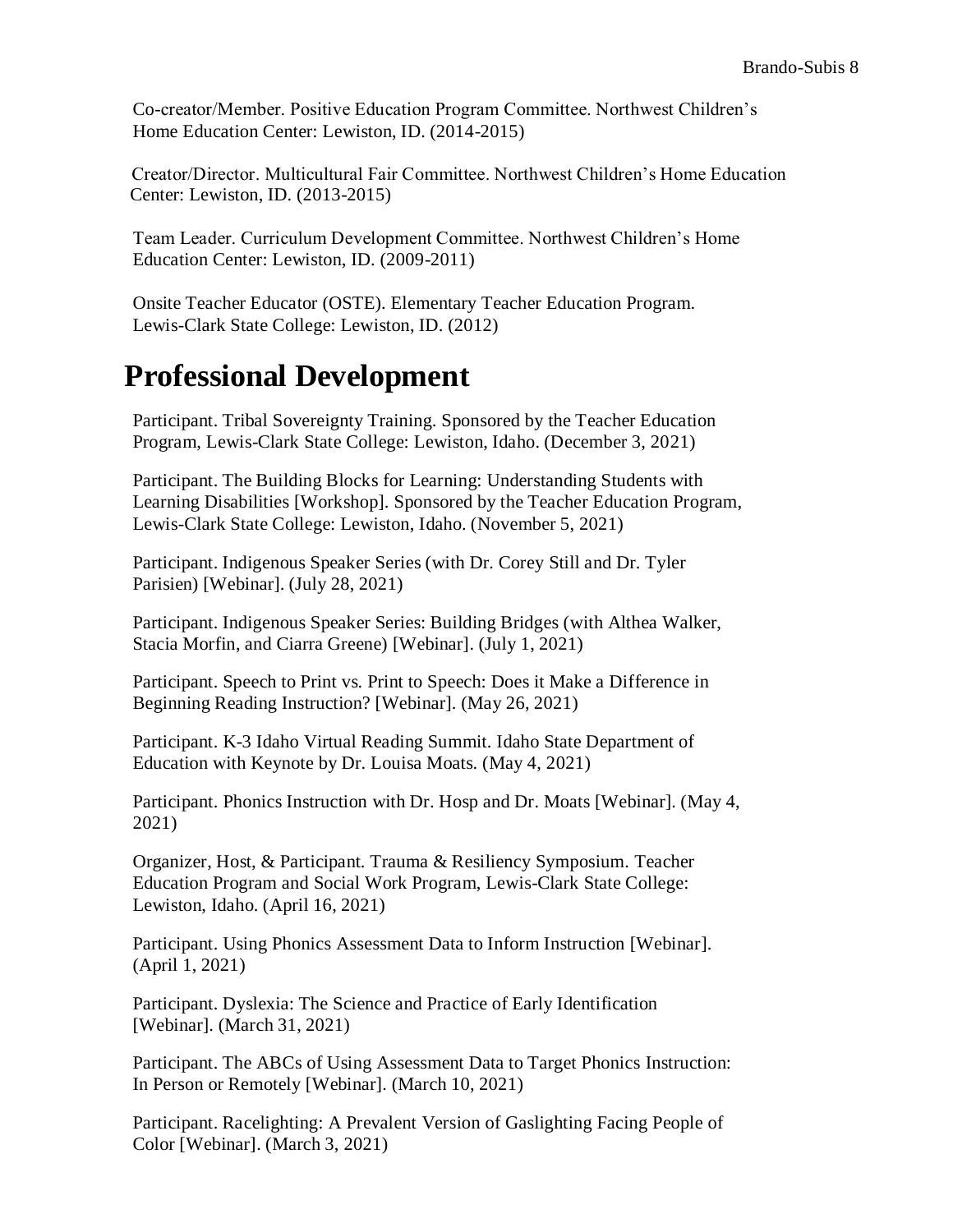Participant. Empowering Education's Dance & SEL [Workshop]. (February 23, 2021)

Participant. Black Minds Matter: Addressing Disproportionate Suspensions of Black Children and Youth [Webinar]. (February 17, 2020)

Participant. Digital Tools to Enhance Student Engagement (Miniverni, A.). & Podcasts (VanMullem, H.). LCSC Center for Teaching and Learning. (January 29, 2021)

Participant. Advancing Literacy-Learning in 2020-21: A District Leaders' Roundtable [Webinar]. (January 21, 2021)

Participant. On-Going Check-Ins/Professional Conversations During COVID via LCSC's Center for Teaching and Learning. (Summer, 2020-present)

Participant. LCSC Book clubs offered via LCSC's Center for Teaching and Learning. (Summer, 2020-present)

Participant. Monthly Workshops and Meetings about Trauma and Resiliency. LC Valley Resiliency Coalition. Lewiston, Idaho (2020-Present)

Participant. Anti-Racism Webinars via PBS Learning Media and Diversity and Resiliency Institute of El Paso. (Summer, 2020)

Participant. Purposeful Arcs of Writing Instruction. Write Center Virtual Presentation. (July, 2020)

Participant. Indigenous Speaker Series (virtual). Malu Castro (June 4, 2020) and Antoinette Shirley (June 18, 2020)

Participant. Facing History and Ourselves Webinar. Working for justice, equity and civic agency in our schools: A conversation with Clint Smith. (June 3, 2020)

Participant. 320 Changes Direction Festival (Mental Health virtual summit). Los Angeles, California. (May, 2020)

Participant. Canvas Training Sessions. Lewiston, Idaho. (April, 2020)

Participant. Classroom Equity during COVID-19. Lewiston, Idaho. (April, 2020)

Participant. Online Exams Explained. Lewiston, Idaho. (April, 2020)

Participant. Region II: O Spring Literacy Conference. Lewiston, Idaho. (March, 2020)

Participant. Inclusive Practices Certificate. Lewiston, Idaho (Spring, 2020)

Participant. From LCSC to USF: A Reflection on my Academic and Personal Journey. (March, 2020)

Participant. Marching in Gucci: Memoirs of Well-Dressed Black AIDS Activist (Thinking Through Lunch Workshop). (February, 2020).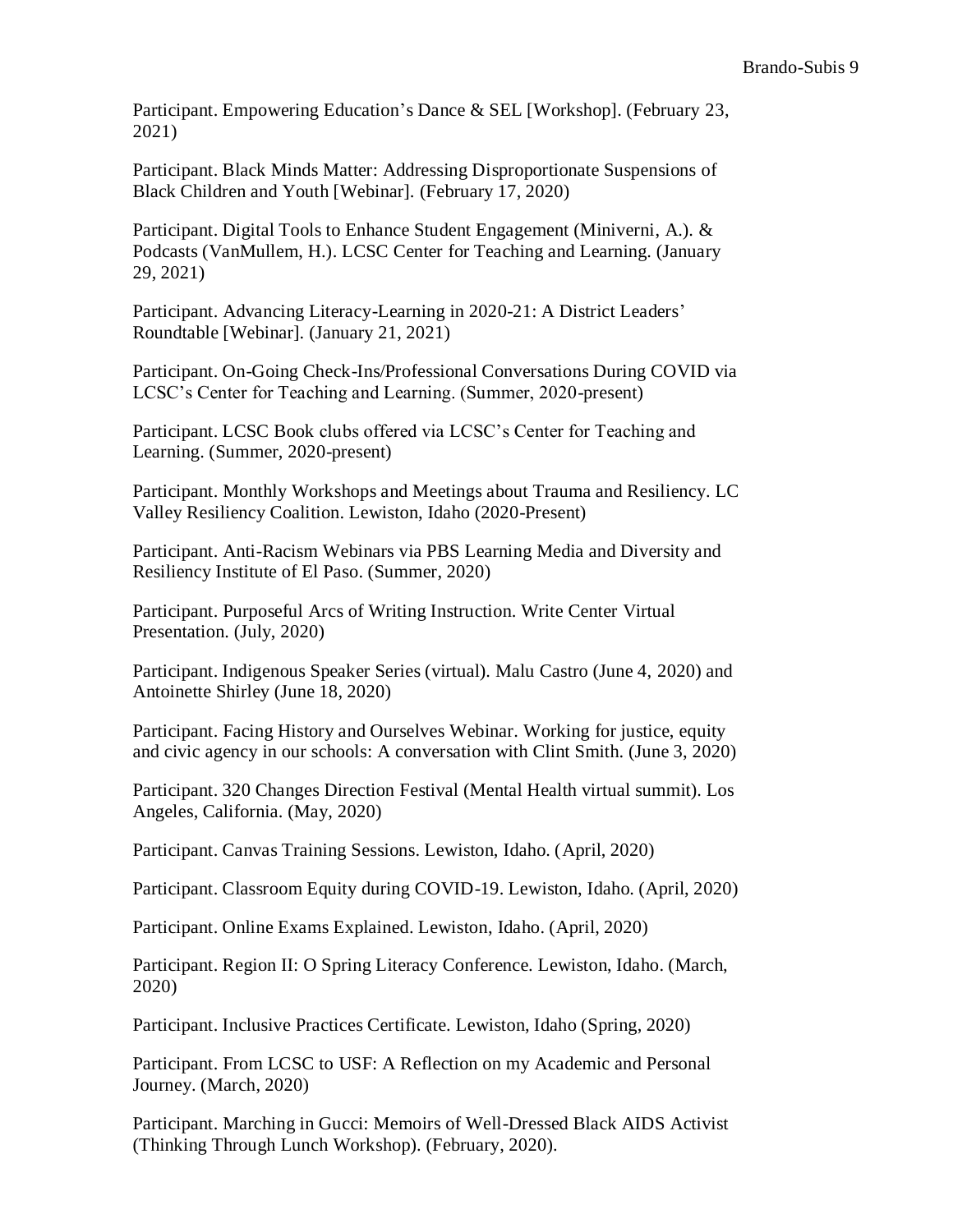Participant. Student Mental Health Matters. Lewiston, Idaho (via Webinar through Teaching Tolerance). (February, 2020).

Participant. Strengthening the Student-Teacher Relationships with International Students. Lewiston, Idaho. (October, 2019)

Participant. Culturally Responsive Training for Teacher Education Candidates and Faculty. Lewiston, Idaho. (September, 2019)

Participant. Beyond Online: Using the QM Rubric for Face-to-Face Course Design. Lewiston, Idaho (via Webinar). (June, 2019)

Quality Management Training for Online Course Development. Lewiston, Idaho. (May, 2019)

Participant. Region II: O Spring Literacy Conference. Lewiston, Idaho. (March, 2019)

Participant. Strategies for Teaching First Generation and Rural Students. Lewiston, Idaho. (January, 2019)

Participant. LCSC New Faculty Workshops. Lewiston, Idaho. (2018-Present)

Participant. Indigenizing Space: Reclaiming Traditional Values in Contemporary Settings. Lewiston, Idaho. (September, 2018)

Participant. PAX Good Behavior Training. Tekoa, Washington. (September, 2018)

Participant. WSU Cultural Competency Workshops. Pullman, Washington. (Spring, 2017)

Participant. WSU Globalization, Diversity, & Education conference. Spokane, Washington. (2016/2018)

Participant. WSU Graduate Students of Education Writing Group. Pullman, Washington. (2016)

Participant. WSU Tech-Ed conference. Pullman, Washington. (2015)

Participant. Common Core State Standards Trainings. Lewiston, Idaho. (2012-2013)

## **Certifications**

**Current Idaho Teaching Certification**: Elementary Education: K-8 All Subjects and Literacy K-12

**Current Washington Teaching Certification:** Residency Teacher with Elementary Education and Reading endorsements

## **Professional Organizations**

International Literacy Association. (2014-Present)